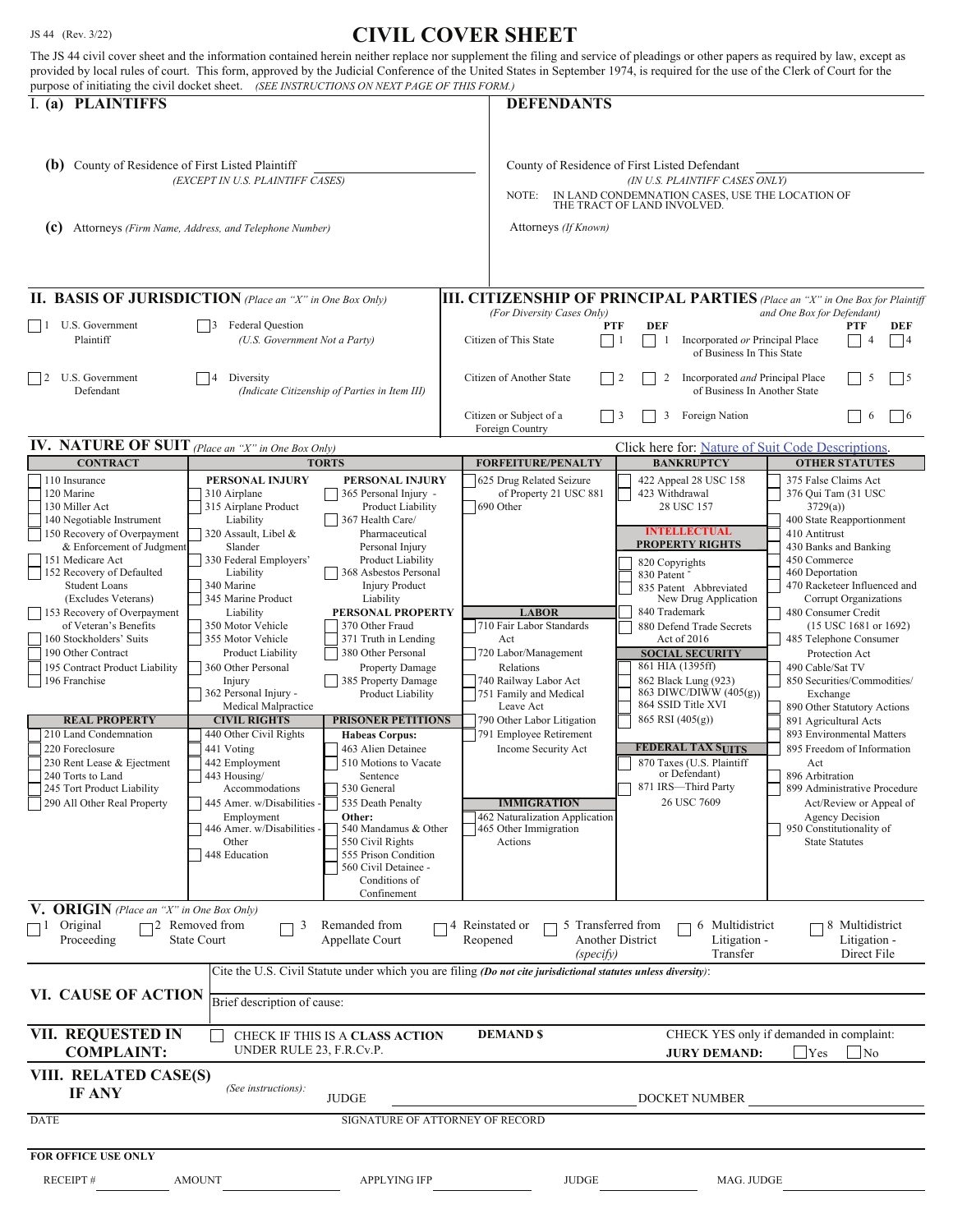# **UNITED STATES DISTRICT COURT NORTHERN DISTRICT OF OHIO**

**I.** Civil Categories: (Please check one category only ).



1. **I** General Civil 2. **Quart Administrative Review/Social Security** 3. **Habeas Corpus Death Penalty** 

\*If under Title 28, §2255, name the SENTENCING JUDGE:

CASE NUMBER:

**II. RELATED OR REFILED CASES**. See LR 3.1 which provides in pertinent part: "If an action is filed or removed to this Court and assigned to a District Judge after which it is discontinued, dismissed or remanded to a State court, and subsequently refiled, it shall be assigned to the same Judge who received the initial case assignment without regardfor the place of holding court in which the case was refiled. Counsel or a party without counsel shall be responsible for bringing such cases to the attention of the Court by responding to the questions included on the Civil Cover Sheet."

This action: **i** is **RELATED** to another **PENDING** civil case is a **REFILED** case

was **PREVIOUSLY REMANDED**

**If applicable, please indicate on page 1 in section VIII, the name of the Judge and case number.**

**III.** In accordance with Local Civil Rule **3.8**, actions involving counties in the Eastern Division shall be filed at any of the divisional offices therein. Actions involving counties in the Western Division shall be filed at the Toledo office. For the purpose of determining the proper division, and for statistical reasons, the following information is requested.

ANSWER ONE PARAGRAPH ONLY. ANSWER PARAGRAPHS 1 THRU 3 IN ORDER. UPON FINDING WHICH PARAGRAPH APPLIES TO YOUR CASE, ANSWER IT AND STOP.

(1) **Resident defendant.** If the defendant resides in a county within this district, please set forth the name of such county

**COUNTY:**

Corporation **For the purpose of answering the above, a corporation is deemed to be a resident of that county in which it has its principal place of business in that district.**

- (2) **Non-Resident defendant.** If no defendant is a resident of a county in this district, please set forth the county wherein the cause of action arose or the event complained of occurred.
- **COUNTY:**
- (3) **Other Cases**. If no defendant is a resident of this district, or if the defendant is a corporation not having a principle place of business within the district, and the cause of action arose or the event complained of occurred outside this district, please set forth the county of the plaintiff's residence.

### **COUNTY:**

**IV.** The Counties in the Northern District of Ohio are divided into divisions as shown below. After the county is determined in Section **III**, please check the appropriate division.

### **EASTERN DIVISION**



 **AKRON (Counties: Carroll, Holmes, Portage, Stark, Summit, Tuscarawas and Wayne) CLEVELAND (Counties: Ashland, Ashtabula, Crawford, Cuyahoga, Geauga, Lake, Lorain, Medina and Richland) YOUNGSTOWN (Counties: Columbiana, Mahoning and Trumbull)**

**WESTERN DIVISION**

 **TOLEDO (Counties: Allen, Auglaize, Defiance, Erie, Fulton, Hancock, Hardin, Henry, Huron, Lucas, Marion, Mercer, Ottawa, Paulding, Putnam, Sandusky, Seneca VanWert, Williams, Wood and Wyandot)**